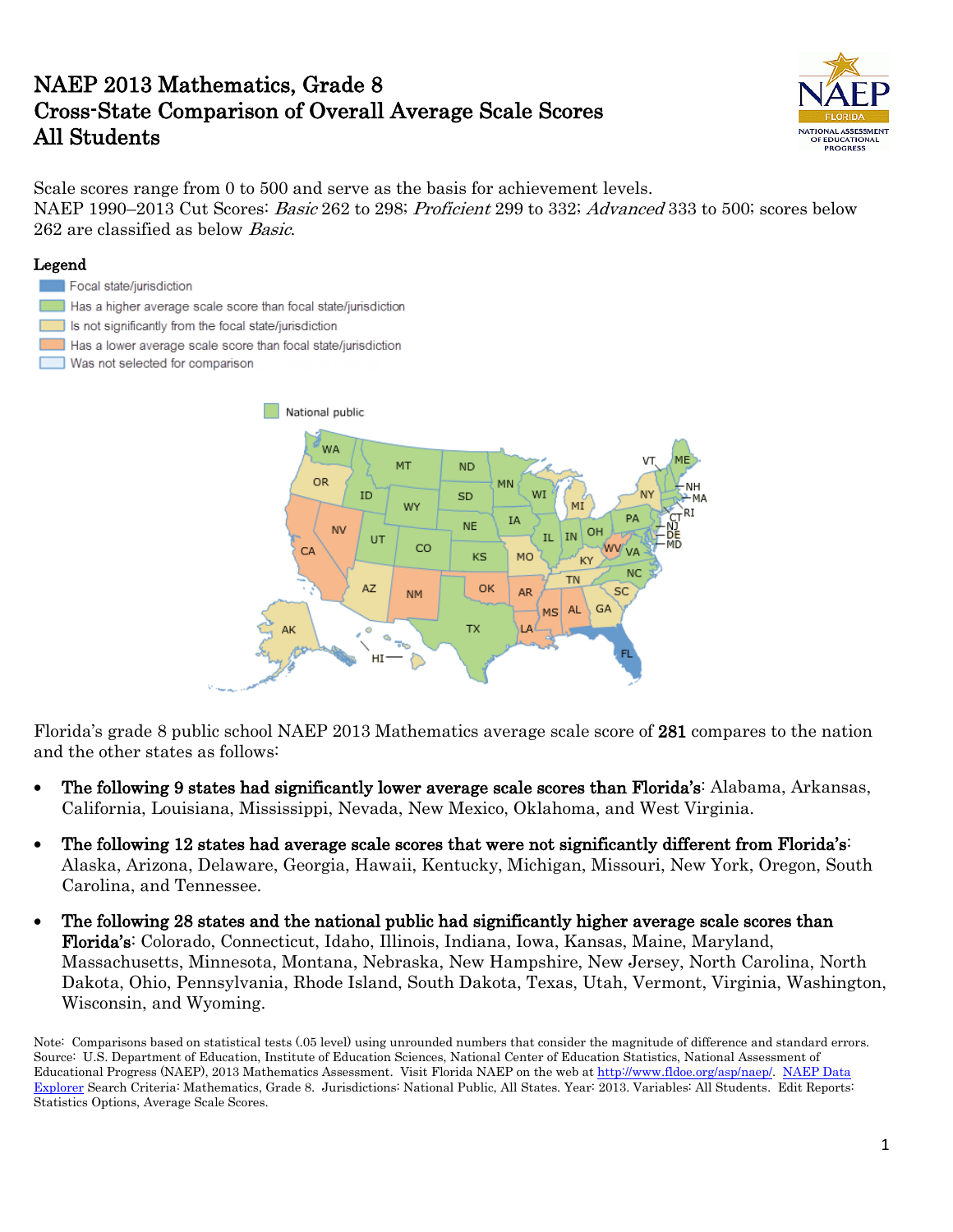# NAEP 2013 Mathematics, Grade 8 Cross-State Comparison of Average Scale Scores White Students



Scale scores range from 0 to 500 and serve as the basis for achievement levels. NAEP 1990–2013 Cut Scores: *Basic* 262 to 298; *Proficient* 299 to 332; *Advanced* 333 to 500; scores below 262 are classified as below Basic.

### Legend

- Focal state/jurisdiction
- Has a higher average scale score than focal state/jurisdiction
- Is not significantly from the focal state/jurisdiction
- Has a lower average scale score than focal state/jurisdiction
- Was not selected for comparison



Florida's grade 8 public school White students' NAEP 2013 Mathematics average scale score of 291 compares to the nation and the other states as follows:

- The following 9 states had significantly lower average scale scores than Florida's: Alabama, Arkansas, Kentucky, Louisiana, Michigan, Mississippi, Oklahoma, Tennessee, and West Virginia.
- The following 22 states and the national public had average scale scores that were not significantly different from Florida's: Arizona, California, Delaware, Georgia, Hawaii, Idaho, Indiana, Iowa, Maine, Missouri, Montana, Nebraska, Nevada, New Mexico, New York, Ohio, Oregon, Rhode Island, South Carolina, South Dakota, Utah, and Wyoming.
- The following 18 states had significantly higher average scale scores than Florida's: Alaska, Colorado, Connecticut, Illinois, Kansas, Maryland, Massachusetts, Minnesota, New Hampshire, New Jersey, North Carolina, North Dakota, Pennsylvania, Texas, Vermont, Virginia, Washington, and Wisconsin.

Note: Comparisons based on statistical tests (.05 level) using unrounded numbers that consider the magnitude of difference and standard errors. Source: U.S. Department of Education, Institute of Education Sciences, National Center of Education Statistics, National Assessment of Educational Progress (NAEP), 2013 Mathematics Assessment. Visit Florida NAEP on the web at [http://www.fldoe.org/asp/naep/.](http://www.fldoe.org/asp/naep/) [NAEP Data](http://nces.ed.gov/nationsreportcard/naepdata/)  [Explorer](http://nces.ed.gov/nationsreportcard/naepdata/) Search Criteria: Mathematics, Grade 8. Jurisdictions: National Public, All States. Year: 2013. Variables: Race/Ethnicity used to report trends, school-reported. Edit Reports: Statistics Options, Average Scale Scores.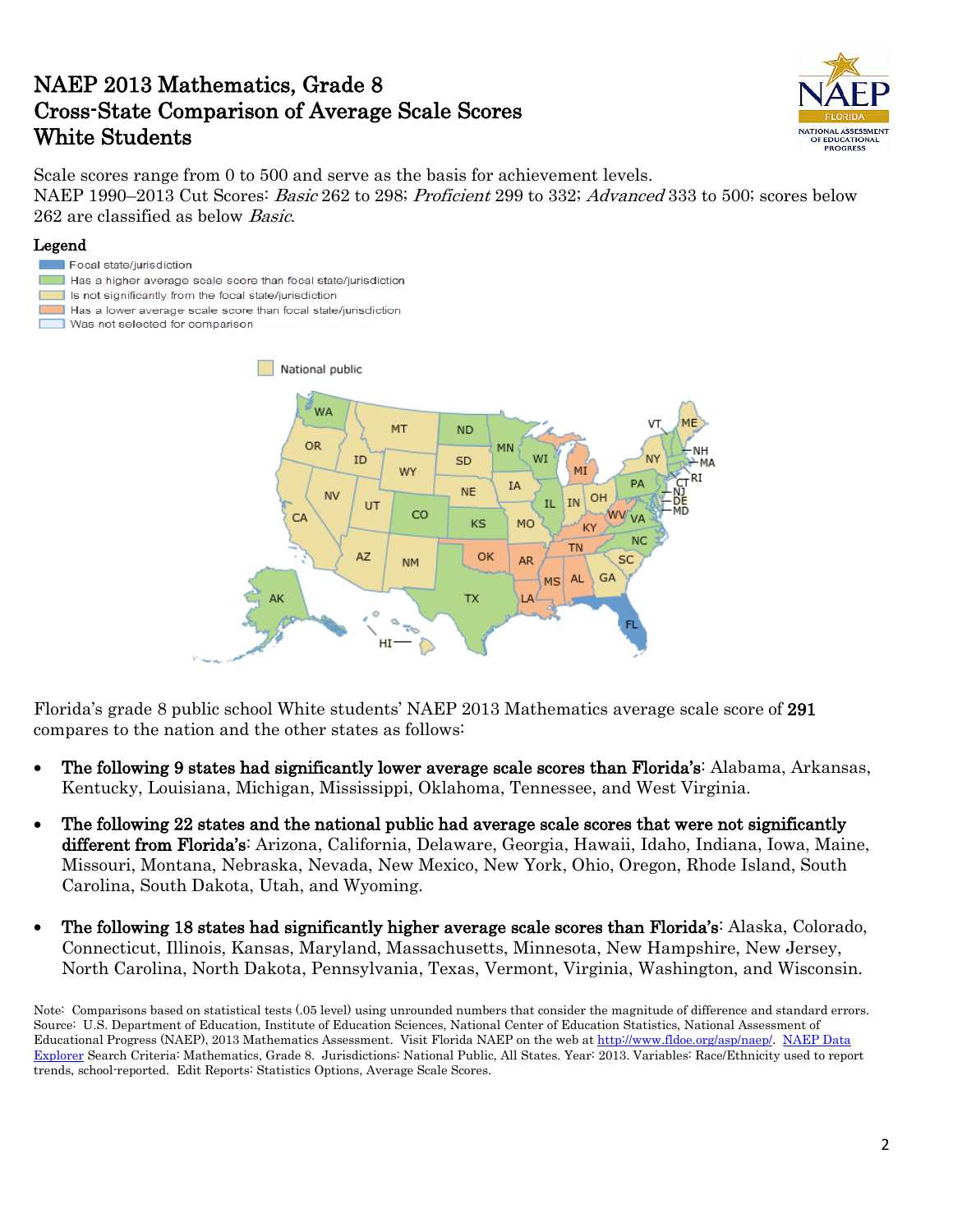### NAEP 2013 Mathematics, Grade 8 Cross-State Comparison of Average Scale Scores Hispanic Students



Scale scores range from 0 to 500 and serve as the basis for achievement levels. NAEP 1990–2013 Cut Scores: *Basic* 262 to 298; *Proficient* 299 to 332; *Advanced* 333 to 500; scores below 262 are classified as below Basic.

### Legend

- Focal state/jurisdiction Has a higher average scale score than focal state/jurisdiction
- Is not significantly from the focal state/jurisdiction Has a lower average scale score than focal state/jurisdiction
- Was not selected for comparison



Florida's grade 8 public school Hispanic students' NAEP 2013 Mathematics average scale score of 274 compares to the nation and the other states as follows:

- The following 16 states and the national public had significantly lower average scale scores than Florida's: Alabama, Arizona, California, Connecticut, Idaho, Iowa, Nebraska, Nevada, New Mexico, Michigan, New York, Oklahoma, Oregon, Pennsylvania, Rhode Island, and Utah.
- The following 27 states had average scale scores that were not significantly different from Florida's: Alaska, Arkansas, Colorado, Delaware, Georgia, Hawaii, Illinois, Indiana, Kansas, Kentucky, Louisiana, Maryland, Massachusetts, Minnesota, Mississippi, Missouri, Montana, New Hampshire, North Carolina, Ohio, South Carolina, South Dakota, Tennessee, Virginia, Washington, Wisconsin, and Wyoming.
- The following 2 states had significantly higher average scale scores than Florida's: New Jersey and Texas.

The sample size in the following 4 states was not large enough to permit a reliable estimate: Maine, North Dakota, Vermont, and West Virginia.

Note: Comparisons based on statistical tests (.05 level) using unrounded numbers that consider the magnitude of difference and standard errors. Source: U.S. Department of Education, Institute of Education Sciences, National Center of Education Statistics, National Assessment of Educational Progress (NAEP), 2013 Mathematics Assessment. Visit Florida NAEP on the web at [http://www.fldoe.org/asp/naep/.](http://www.fldoe.org/asp/naep/) [NAEP Data](http://nces.ed.gov/nationsreportcard/naepdata/)  [Explorer](http://nces.ed.gov/nationsreportcard/naepdata/) Search Criteria: Mathematics, Grade 8. Jurisdictions: National Public, All States. Year: 2013. Variables: Race/Ethnicity used to report trends, school-reported. Edit Reports: Statistics Options, Average Scale Scores.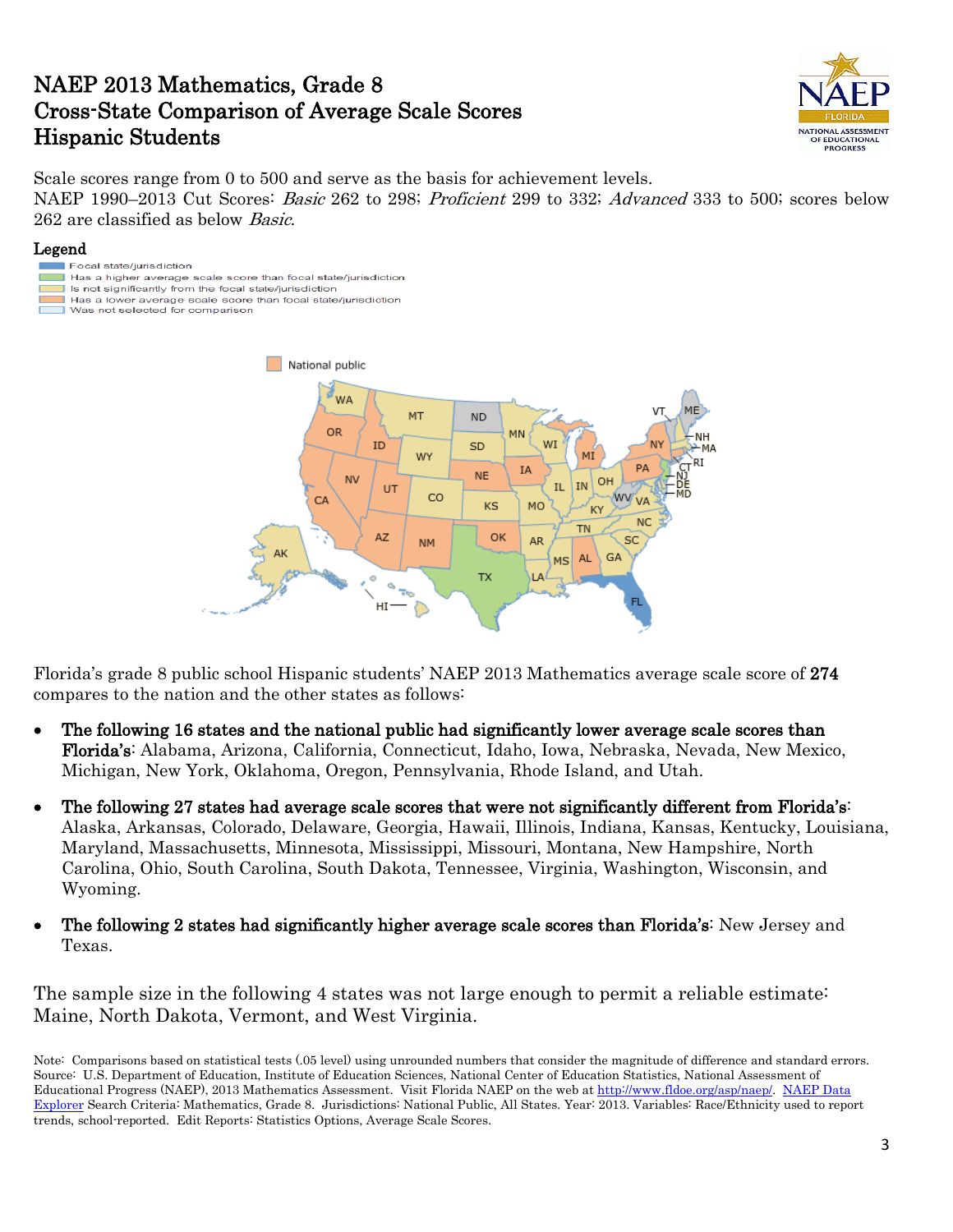### NAEP 2013 Mathematics, Grade 8 Cross-State Comparison of Average Scale Scores African-American Students



Scale scores range from 0 to 500 and serve as the basis for achievement levels. NAEP 1990–2013 Cut Scores: *Basic* 262 to 298; *Proficient* 299 to 332; *Advanced* 333 to 500; scores below 262 are classified as below Basic.

### Legend

- Focal state/jurisdiction
- Has a higher average scale score than focal state/jurisdiction
- Is not significantly from the focal state/jurisdiction
- Has a lower average scale score than focal state/jurisdiction
- Was not selected for comparison



Florida's grade 8 public school African-American students' NAEP 2013 Math average scale score of 264 compares to the nation and the other states as follows:

- The following 7 states had significantly lower average scale scores than Florida's: Alabama, Arkansas, Iowa, Michigan, Mississippi, Nebraska, and Wisconsin.
- The following 32 states and the national public had average scales scores that were not significantly different from Florida's: Alaska, Arizona, California, Colorado, Connecticut, Delaware, Georgia, Illinois, Indiana, Kansas, Kentucky, Louisiana, Maine, Maryland, Minnesota, Missouri, Nevada, New Mexico, New York, North Carolina, North Dakota, Ohio, Oklahoma, Pennsylvania, Rhode Island, South Carolina, South Dakota, Tennessee, Vermont, Virginia, Washington, and West Virginia.
- The following 3 states had significantly higher average scale scores than Florida's: Massachusetts, New Jersey, and Texas.

The sample size in the following 7 states was not large enough to permit a reliable estimate: Hawaii, Idaho, Montana, New Hampshire, Oregon, Utah, and Wyoming.

Note: Comparisons based on statistical tests (.05 level) using unrounded numbers that consider the magnitude of difference and standard errors. Source: U.S. Department of Education, Institute of Education Sciences, National Center of Education Statistics, National Assessment of Educational Progress (NAEP), 2013 Mathematics Assessment. Visit Florida NAEP on the web at [http://www.fldoe.org/asp/naep/.](http://www.fldoe.org/asp/naep/)  [http://www.fldoe.org/asp/naep/.](http://www.fldoe.org/asp/naep/) [NAEP Data Explorer](http://nces.ed.gov/nationsreportcard/naepdata/) Search Criteria: Mathematics, Grade 8. Jurisdictions: National Public, All States. Year: 2013. Variables: Race/Ethnicity used to report trends, school-reported. Edit Reports: Statistics Options, Average Scale Scores.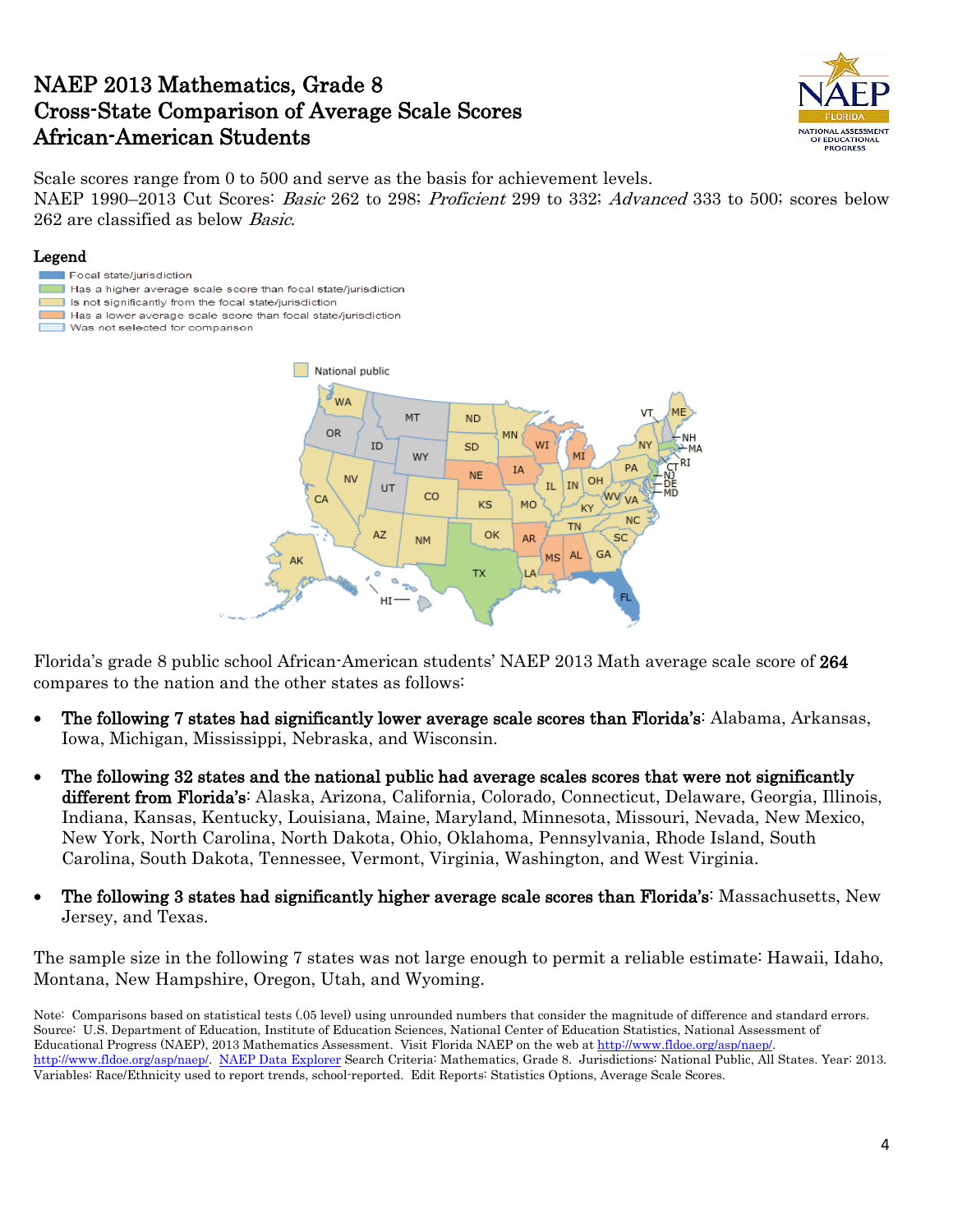# NAEP 2013 Mathematics, Grade 8 Cross-State Comparison of at or above Proficient Achievement Level All Students



Scale scores range from 0 to 500 and serve as the basis for achievement levels. NAEP 1990–2013 Cut Scores: *Basic* 262 to 298; *Proficient* 299 to 332; *Advanced* 333 to 500; scores below 262 are classified as below Basic.

#### Legend



- Has a higher average scale score than focal state/jurisdiction
- Is not significantly from the focal state/jurisdiction
- Has a lower average scale score than focal state/jurisdiction
- Was not selected for comparison



The percentage of Florida's grade 8 public school students scoring at or above *Proficient* on NAEP 2013 Mathematics was 31%. This percentage compares to the nation and the other states as follows:

- The following 6 states had a significantly lower percentage of students performing at or above *Proficient* than Florida: Alabama, Louisiana, Mississippi, New Mexico, Oklahoma, and West Virginia.
- The following 15 states had a percentage of students performing at or above *Proficient* that was not significantly different from Florida's: Alaska, Arizona, Arkansas, California, Delaware, Georgia, Hawaii, Kentucky, Michigan, Missouri, Nevada, New York, Oregon, South Carolina, and Tennessee.
- The following 28 states and the national public had a significantly higher percentage of students performing at or above Proficient than Florida: Colorado, Connecticut, Idaho, Illinois, Indiana, Iowa, Kansas, Maine, Maryland, Massachusetts, Minnesota, Montana, Nebraska, New Hampshire, New Jersey, North Carolina, North Dakota, Ohio, Pennsylvania, Rhode Island, South Dakota, Texas, Utah, Vermont, Virginia, Washington, Wisconsin, and Wyoming.

Note: Comparisons based on statistical tests (.05 level) using unrounded numbers that consider the magnitude of difference and standard errors. Source: U.S. Department of Education, Institute of Education Sciences, National Center of Education Statistics, National Assessment of Educational Progress (NAEP), 2013 Mathematics Assessment. Visit Florida NAEP on the web at [http://www.fldoe.org/asp/naep/.](http://www.fldoe.org/asp/naep/).NAEP Data [Explorer](http://nces.ed.gov/nationsreportcard/naepdata/) Search Criteria: Mathematics, Grade 8. Jurisdictions: National Public, All States. Year: 2013. Variables: All Students. Edit Reports: Statistics Options, Achievement Levels, Cumulative.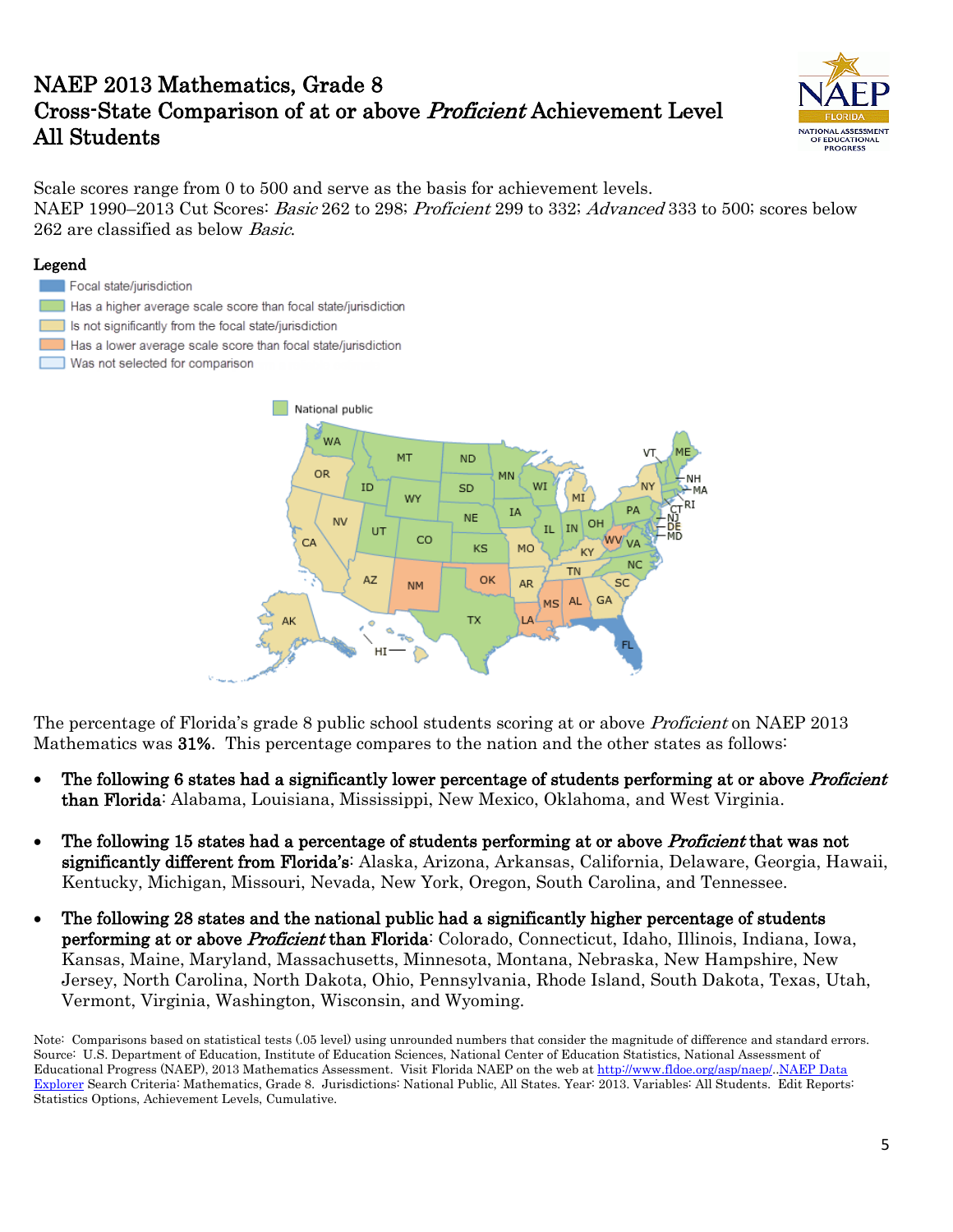# NAEP 2013 Mathematics, Grade 8 Cross-State Comparison of at or above Proficient Achievement Level White Students



Scale scores range from 0 to 500 and serve as the basis for achievement levels. NAEP 1990–2013 Cut Scores: *Basic* 262 to 298; *Proficient* 299 to 332; *Advanced* 333 to 500; scores below 262 are classified as below Basic.

### Legend

- Focal state/jurisdiction
- Has a higher average scale score than focal state/jurisdiction
- Is not significantly from the focal state/jurisdiction
- Has a lower average scale score than focal state/jurisdiction
- Was not selected for comparison



The percentage of Florida's grade 8 public school White students scoring at or above *Proficient* on NAEP 2013 Mathematics was 40%. This percentage compares to the nation and the other states as follows:

- The following 8 states had a significantly lower percentage of students performing at or above *Proficient* than Florida: Arkansas, Alabama, Kentucky, Louisiana, Mississippi, Oklahoma, Tennessee, and West Virginia.
- The following 24 states and the national public had a percentage of students performing at or above **Proficient that was not significantly different from Florida's:** Arizona, California, Delaware, Georgia, Hawaii, Idaho, Indiana, Iowa, Maine, Michigan, Missouri, Montana, Nebraska, Nevada, New Mexico, New York, North Dakota, Ohio, Oregon, Rhode Island, South Carolina, South Dakota, Utah, and Wyoming.
- The following 17 states had a significantly higher percentage of students performing at or above **Proficient than Florida**: Alaska, Colorado, Connecticut, Illinois, Kansas, Maryland, Massachusetts, Minnesota, New Hampshire, New Jersey, North Carolina, Pennsylvania, Texas, Vermont, Virginia, Washington, and Wisconsin.

Note: Comparisons based on statistical tests (.05 level) using unrounded numbers that consider the magnitude of difference and standard errors. Source: U.S. Department of Education, Institute of Education Sciences, National Center of Education Statistics, National Assessment of Educational Progress (NAEP), 2013 Mathematics Assessment. Visit Florida NAEP on the web at [http://www.fldoe.org/asp/naep/.](http://www.fldoe.org/asp/naep/) [NAEP Data](http://nces.ed.gov/nationsreportcard/naepdata/)  [Explorer](http://nces.ed.gov/nationsreportcard/naepdata/) Search Criteria: Mathematics, Grade 8. Jurisdictions: National Public, All States. Year: 2013. Variables: Race/Ethnicity used to report trends, school-reported. Edit Reports: Statistics Options, Achievement Levels, Cumulative.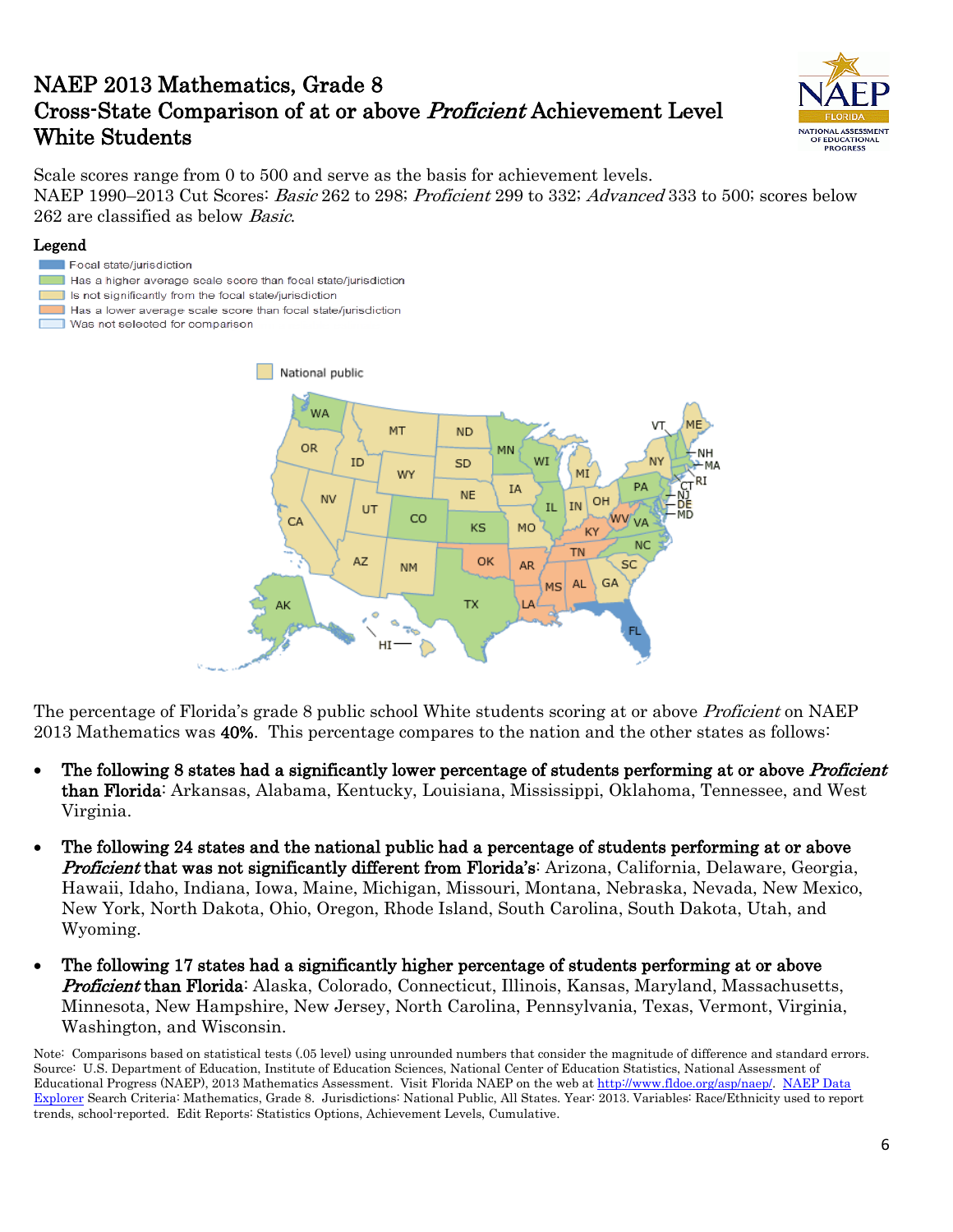# NAEP 2013 Mathematics, Grade 8 Cross-State Comparison of at or above Proficient Achievement Level Hispanic Students



Scale scores range from 0 to 500 and serve as the basis for achievement levels. NAEP 1990–2013 Cut Scores: *Basic* 262 to 298; *Proficient* 299 to 332; *Advanced* 333 to 500; scores below 262 are classified as below Basic.

### Legend

- Focal state/jurisdiction Has a higher average scale score than focal state/jurisdiction Is not significantly from the focal state/jurisdiction Has a lower average scale score than focal state/jurisdiction
- Was not selected for comparison



The percentage of Florida's grade 8 public school Hispanic students scoring at or above *Proficient* on NAEP 2013 Mathematics was 24%. This percentage compares to the nation and the other states as follows:

- The following 14 states had a significantly lower percentage of students performing at or above **Proficient than Florida**: Alabama, California, Connecticut, Idaho, Iowa, Michigan, Nebraska, Nevada, New Mexico, New York, Oklahoma, Oregon, Rhode Island, and Utah.
- The following 31 states and the national public had a percentage of students performing at or above **Proficient that was not significantly different from Florida's:** Alaska, Arizona, Arkansas, Colorado, Delaware, Georgia, Hawaii, Illinois, Indiana, Kansas, Kentucky, Louisiana, Maryland, Massachusetts, Minnesota, Mississippi, Missouri, Montana, New Hampshire, New Jersey, North Carolina, Ohio, Pennsylvania, South Carolina, South Dakota, Tennessee, Texas, Virginia, Washington, Wisconsin, and Wyoming.
- No state had a significantly higher percentage of students performing at or above *Proficient* than Florida.

The sample size in the following 4 states was not large enough to permit a reliable estimate: Maine, North Dakota, Vermont, and West Virginia.

Note: Comparisons based on statistical tests (.05 level) using unrounded numbers that consider the magnitude of difference and standard errors. Source: U.S. Department of Education, Institute of Education Sciences, National Center of Education Statistics, National Assessment of Educational Progress (NAEP), 2013 Mathematics Assessment. Visit Florida NAEP on the web at [http://www.fldoe.org/asp/naep/.](http://www.fldoe.org/asp/naep/) [NAEP Data](http://nces.ed.gov/nationsreportcard/naepdata/)  [Explorer](http://nces.ed.gov/nationsreportcard/naepdata/) Search Criteria: Mathematics, Grade 8. Jurisdictions: National Public, All States. Year: 2013. Variables: Race/Ethnicity used to report trends, school-reported. Edit Reports: Statistics Options, Achievement Levels, Cumulative.